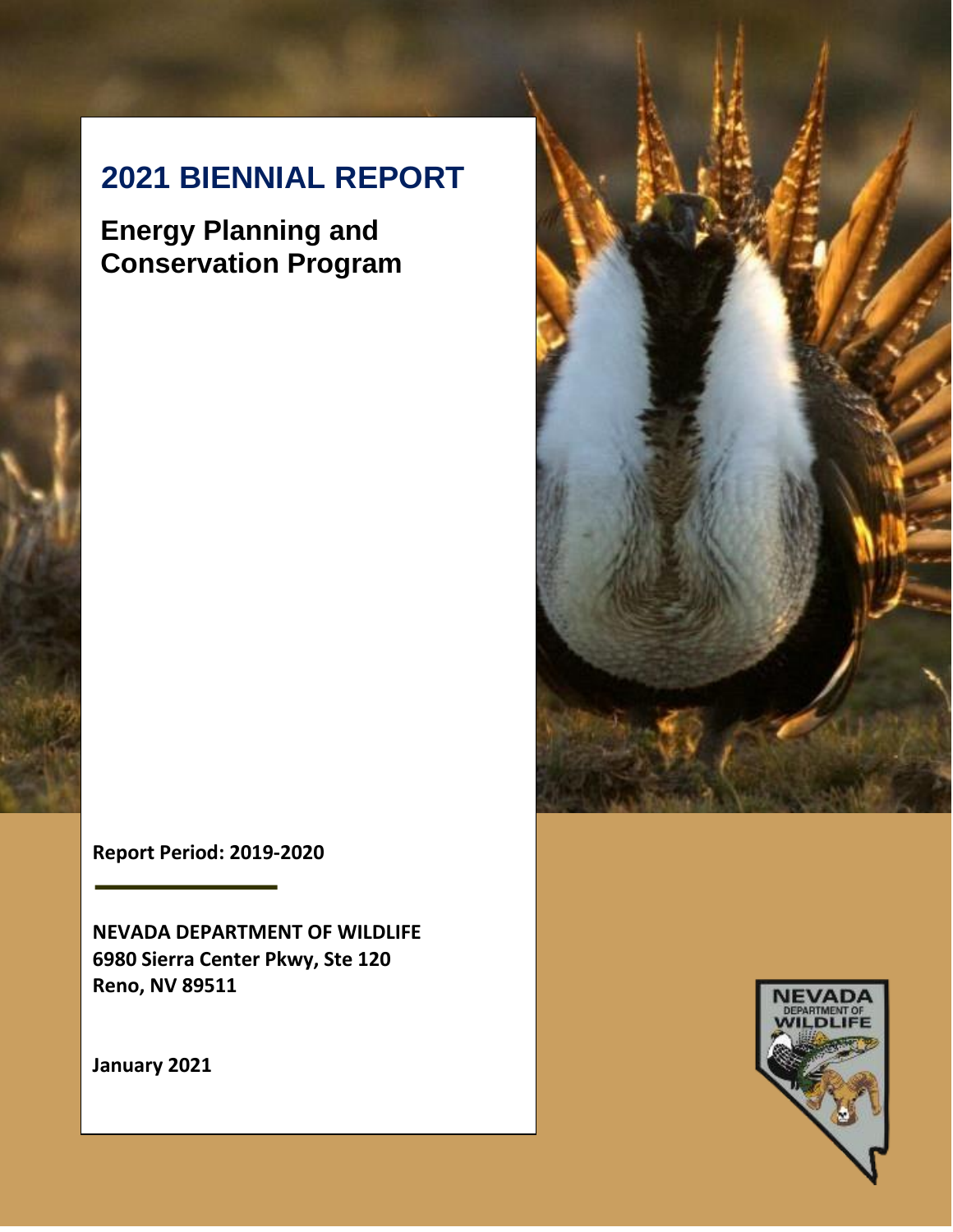## **Background**

In 2011, the 76th Nevada Legislature passed Assembly Bill 307, creating a cost-recovery program for the Nevada Department of Wildlife (NDOW) to provide increased capacity to review and provide feedback on wildlife impacts to proponents of energy development projects. This program, the Energy Planning and Conservation Program ("Program"), was also intended to encourage project proponentsto work with NDOW in identifying and seeking methods to avoid and minimize potential wildlife impacts as early in the planning process as possible. The legislation was in response to a renewable energy land rush that occurred following shifting national energy policies and strategies, including a federal incentive program to develop renewable energy on public lands.

After the inception of the Program, the pace of energy projects varied between 2012 and 2016, with an average of approximately 13 energy projects per year from 2012– 2014, and an average of five (5) energy projects per year was recorded between 2015– 2016. During the two years between 2017-2018, NDOW experienced an increase in the number of project applications received, with a total of 19 applications submitted to the Program during that period, for an average of 9.5 projects per year.

#### **2019-2020 Program Activity**

During the last two years (2019-2020), a drastic increase was recorded, with a total of 51 applications being received for energy projects across the state. In addition to new applications received, three (3) amendments to existing applications were submitted, and one (1) project application was withdrawn due to the project being cancelled. The number of new applications to the Program during the last two years accounts for approximately 43% of all applications received since the inception of the Program. This sharp increase is likely due to renewed interest and support for domestic energy development and relaxed environmental regulations at a national level. Technical guidance on energy developments continues to be a significant and expanding role for the Habitat Division Technical Review Program at NDOW.

## **Summary of Program Activities**

Several types of energy projects covered under the program have submitted review applications to NDOW since 2012 (Table 1).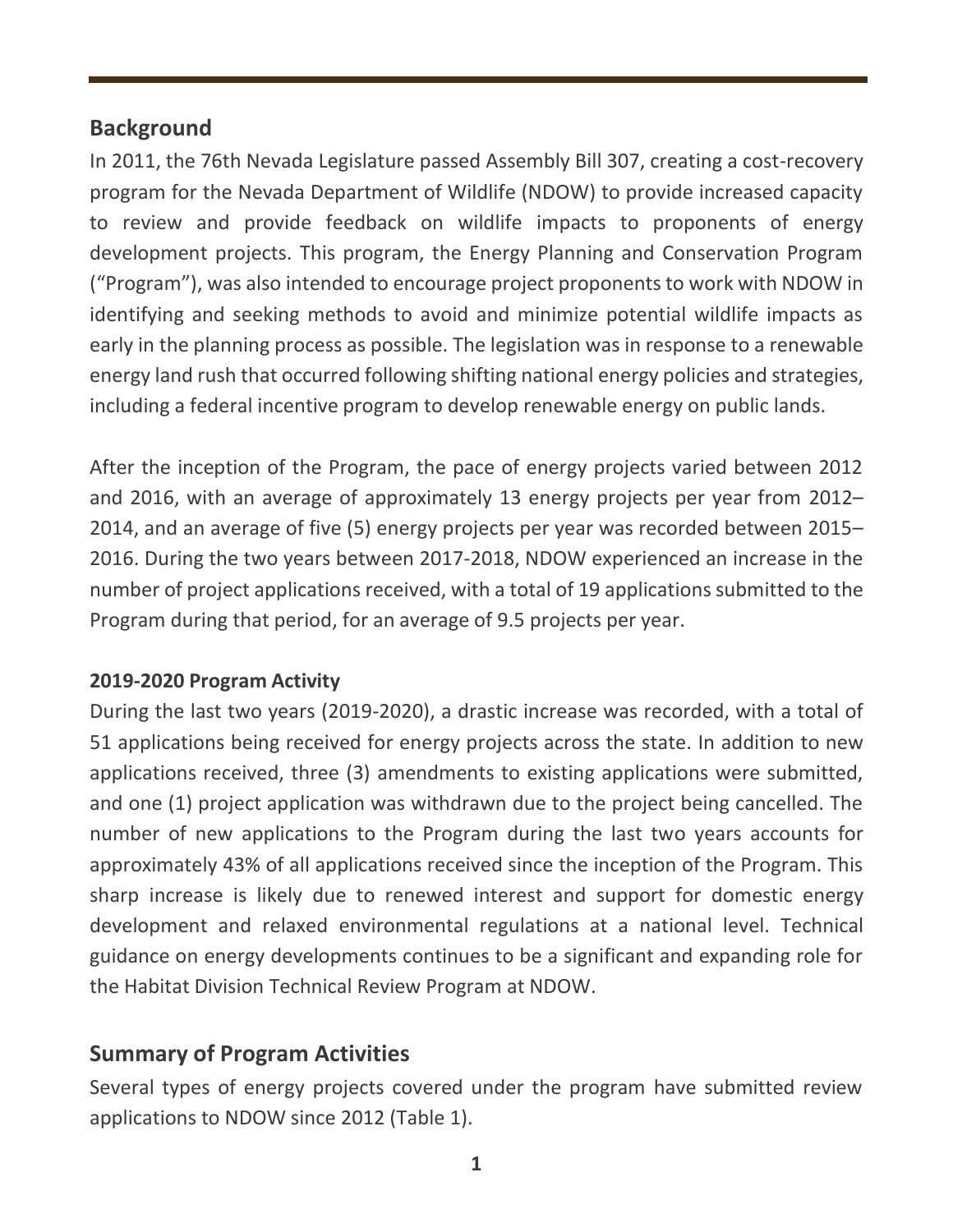| <b>Calendar</b><br>Year | <b>Solar</b>   | Geothermal       | <b>Wind</b>                 | <b>Transmission</b> | Other*         | <b>Grand Total</b> |
|-------------------------|----------------|------------------|-----------------------------|---------------------|----------------|--------------------|
| 2012                    | $\sqrt{3}$     | $\overline{2}$   | $\pmb{0}$                   | $\mathfrak{S}$      | $\mathbf{1}$   | $\boldsymbol{9}$   |
| 2013                    | 11             | $\pmb{0}$        | $\mathbf{1}$                | $\overline{4}$      | 1              | 17                 |
| 2014                    | $\sqrt{4}$     | $\mathbf{1}$     | $\pmb{0}$                   | $\boldsymbol{7}$    | $\pmb{0}$      | 12                 |
| 2015                    | $\mathfrak{3}$ | $\pmb{0}$        | $\pmb{0}$                   | $\mathbf{1}$        | $\mathbf{1}$   | $\sqrt{5}$         |
| 2016                    | $\mathbf 5$    | $\pmb{0}$        | $\pmb{0}$                   | $\pmb{0}$           | $\pmb{0}$      | $\sqrt{5}$         |
| 2017                    | $\overline{2}$ | $\mathbf{1}$     | $\mathbf{1}$                | $\mathfrak{Z}$      | $\pmb{0}$      | $\overline{7}$     |
| 2018                    | $10$           | $\pmb{0}$        | $\pmb{0}$                   | $\mathbf{1}$        | $\mathbf{1}$   | 12                 |
| 2019                    | $\overline{7}$ | $\pmb{0}$        | $\pmb{0}$                   | $\overline{5}$      | $\overline{2}$ | 14                 |
| 2020                    | 13             | $\boldsymbol{9}$ | 1                           | $10\,$              | $\overline{4}$ |                    |
| <b>Grand Total</b>      | 58             | 13               | $\boldsymbol{\mathfrak{z}}$ | 34                  | ${\bf 10}$     | 118                |

|  |  |  | Table 1. Projects under NDOW's Energy Planning and Conservation Program. |  |
|--|--|--|--------------------------------------------------------------------------|--|
|  |  |  |                                                                          |  |

\*Includes fuel pipelines including natural gas, gas power and biomass, hydroelectricity, and power storage facilities.

A total of 118 projects have submitted applications to the cost-recovery review program between 2012 and 2020. The majority of projects submitted under the Program have been utility-scale solar projects (58 projects), with the majority of those occurring in the Mojave Desert of southern Nevada. Transmission projects have been the second busiest energy sector reviewed under the program (34 projects).

The Department has issued refunds on seven (7) projects since the inception of the Program, either due to the project being cancelled, or refunds requested due to project completion. Table 2 depicts the fees accepted under the program. These fees have provided non-federal match to NDOW's U.S. Fish and Wildlife Service Wildlife and Sport Fish Restoration Program grant supporting NDOW's Technical Review Program.